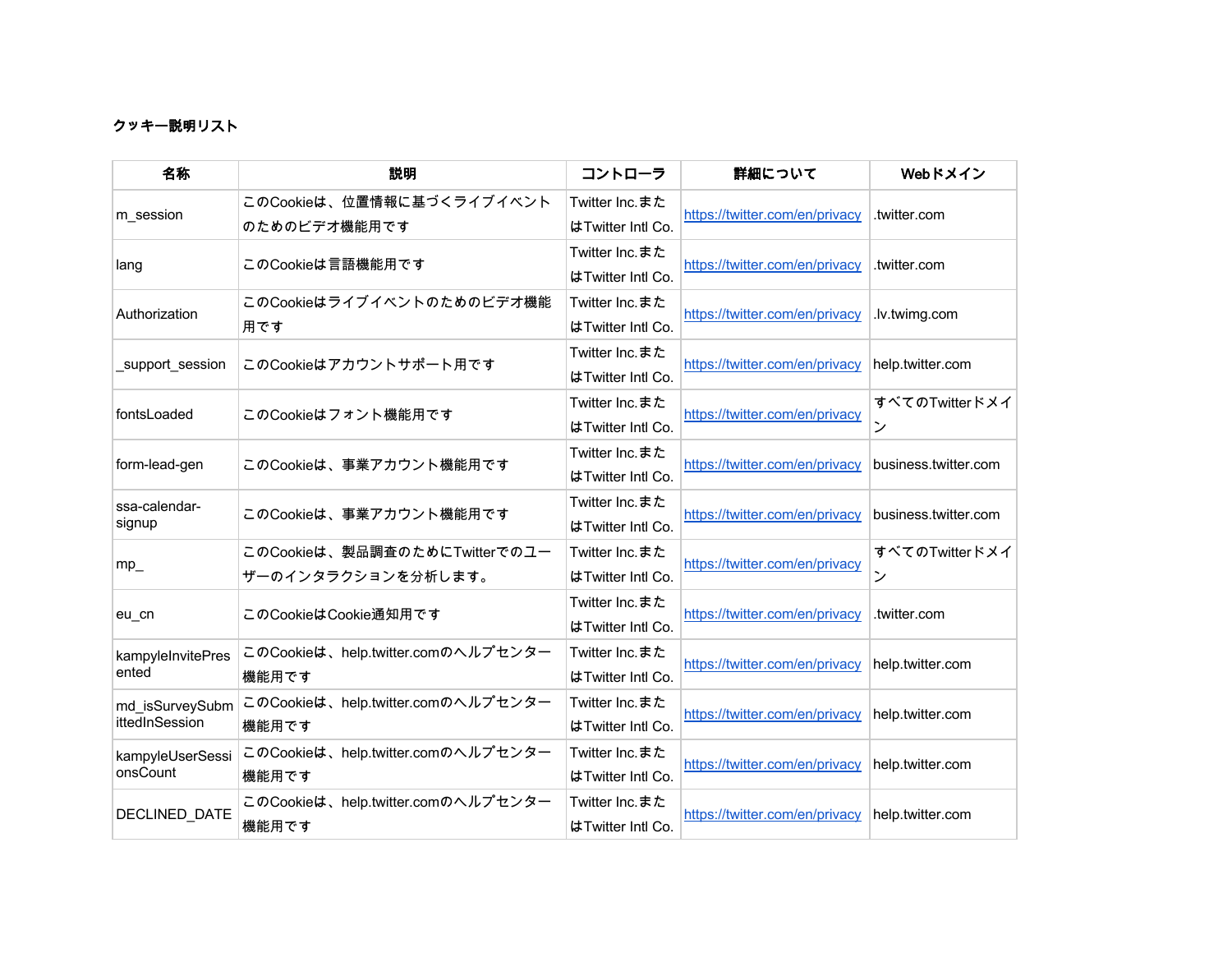| <b>LAST INVITATIO</b><br>N VIEW | このCookieは、help.twitter.comのヘルプセンター<br>機能用です | Twitter Inc.また<br>はTwitter Intl Co. | https://twitter.com/en/privacy             | help.twitter.com    |
|---------------------------------|---------------------------------------------|-------------------------------------|--------------------------------------------|---------------------|
| kampyle_userid                  | このCookieは、help.twitter.comのヘルプセンター<br>機能用です | Twitter Inc.また<br>はTwitter Intl Co. | https://twitter.com/en/privacy             | help.twitter.com    |
| cd_user_id                      | このCookieは、help.twitter.comのヘルプセンター<br>機能用です | Twitter Inc.また<br>はTwitter Intl Co. | https://twitter.com/en/privacy             | help.twitter.com    |
| kampyleUserPerce<br>ntile       | このCookieは、help.twitter.comのヘルプセンター<br>機能用です | Twitter Inc.また<br>はTwitter Intl Co. | https://twitter.com/en/privacy             | help.twitter.com    |
| kampyleSessionPa<br>geCounter   | このCookieは、help.twitter.comのヘルプセンター<br>機能用です | Twitter Inc.また<br>はTwitter Intl Co. | https://twitter.com/en/privacy             | help.twitter.com    |
| backendDataInSes<br>sionFlag    | このCookieは、help.twitter.comのヘルプセンター<br>機能用です | Twitter Inc.また<br>はTwitter Intl Co. | https://twitter.com/en/privacy             | help.twitter.com    |
| SUBMITTED_DAT<br>Е              | このCookieは、help.twitter.comのヘルプセンター<br>機能用です | Twitter Inc.また<br>はTwitter Intl Co. | https://twitter.com/en/privacy             | help.twitter.com    |
| kampyleUserSessi<br>onCount     | このCookieは、help.twitter.comのヘルプセンター<br>機能用です | Twitter Inc.また<br>はTwitter Intl Co. | https://twitter.com/en/privacy             | help.twitter.com    |
| mdLogger                        | このCookieは、help.twitter.comのヘルプセンター<br>機能用です | Twitter Inc.また<br>はTwitter Intl Co. | https://twitter.com/en/privacy             | help.twitter.com    |
| aem-lang-<br>preference         | このCookieは言語機能用です                            | Twitter Inc.また<br>はTwitter Intl Co. | https://twitter.com/en/privacy             | twitter.com         |
| lang-preference                 | このCookieは言語機能用です                            | Twitter Inc.また<br>はTwitter Intl Co. | https://twitter.com/en/privacy             | すべてのTwitterドメイ<br>ン |
| csrf_same_site                  | このCookieはセキュリティのためのものです                     | Twitter Inc.また<br>はTwitter Intl Co. | https://twitter.com/en/privacy             | .twitter.com        |
| csrftoken                       | このCookieはMoPub 認証用です                        | MoPub                               | https://www.mopub.com/en/l<br>egal/privacy | app.mopub.com       |
| csrftoken                       | このCookieはMoPub 認証用です                        | MoPub                               | https://www.mopub.com/en/l<br>egal/privacy | demand.mopub.com    |
| ads_prefs                       | このCookieは、追跡型広告をオプトアウトするた<br>めのものです         | Twitter Inc.また<br>はTwitter Intl Co. | https://twitter.com/en/privacy             | .twitter.com        |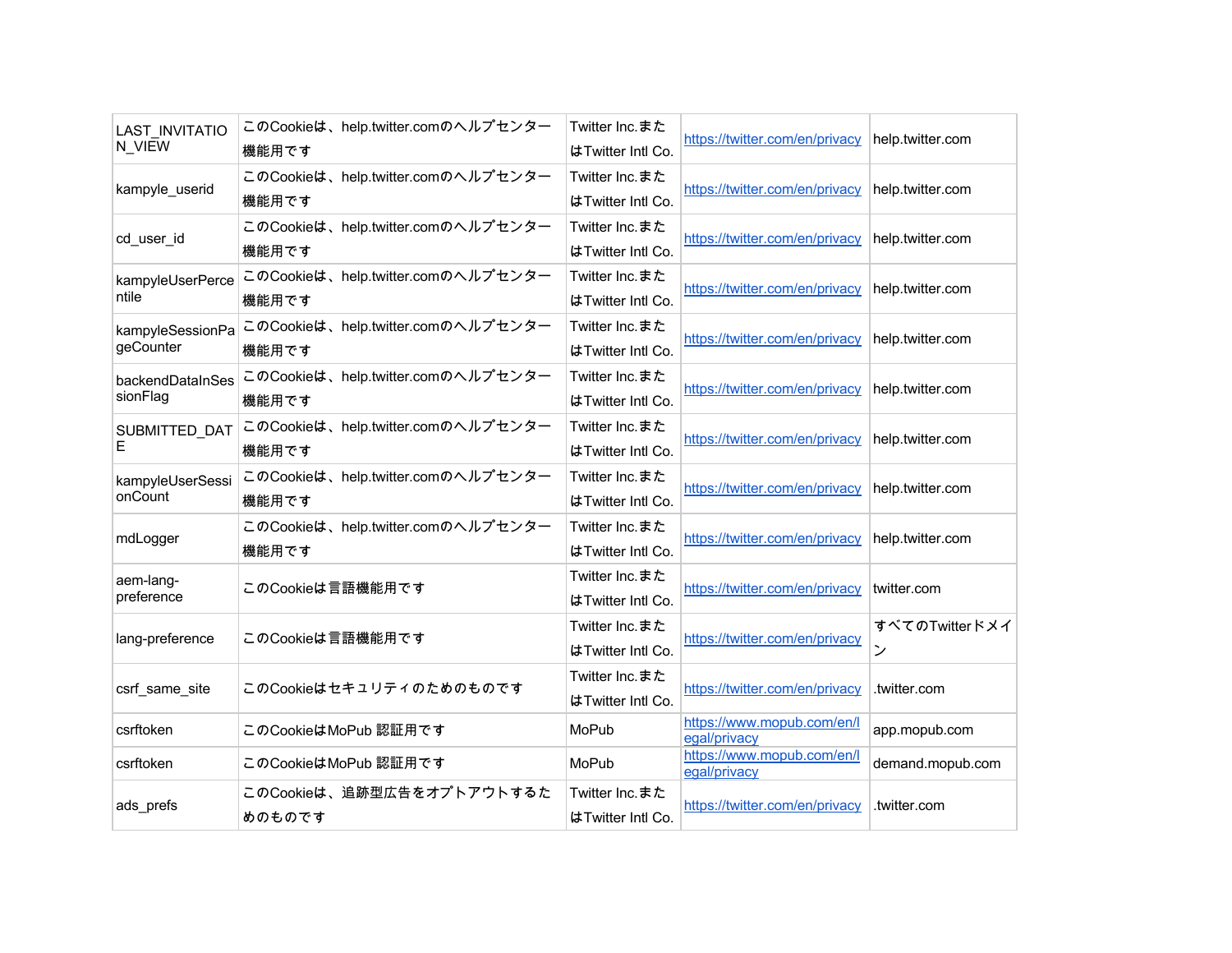| auth_token             | このCookieは、アカウントのログインと認証用で<br>す。                | Twitter Inc.また<br>はTwitter Intl Co. | https://twitter.com/en/privacy                                                                                                                                                                                           | .twitter.com       |
|------------------------|------------------------------------------------|-------------------------------------|--------------------------------------------------------------------------------------------------------------------------------------------------------------------------------------------------------------------------|--------------------|
| twid                   | このCookieは認証用です                                 | Twitter Inc.また<br>はTwitter Intl Co. | https://twitter.com/en/privacy                                                                                                                                                                                           | .twitter.com       |
| CO                     | このCookieは、機能をテストするためのものです                      | Twitter Inc.また<br>はTwitter Intl Co. | https://twitter.com/en/privacy                                                                                                                                                                                           | .twitter.com       |
| night_mode             | このCookieは夜間モード機能用です                            | Twitter Inc.また<br>はTwitter Intl Co. | https://twitter.com/en/privacy                                                                                                                                                                                           | .twitter.com       |
| mbox                   | このCookieはdeveloper.twitter.comでのマーケティ<br>ング用です | Twitter Inc.また<br>はTwitter Intl Co. | https://twitter.com/en/privacy<br>https://experienceleague.ado<br>be.com/docs/target/using/im<br>plement-target/before-<br>implement/privacy/cmp-<br>privacy-and-general-data-<br>protection-<br>regulation.html?lang=en | .twitter.com       |
| studio account         | このCookieは、Twitter Media Studioの認証用です           | Twitter Inc.また<br>はTwitter Intl Co. | https://twitter.com/en/privacy                                                                                                                                                                                           | .twitter.com       |
| email uid              | このCookieはSMSによる認証用です                           | Twitter Inc.また<br>はTwitter Intl Co. | https://twitter.com/en/privacy                                                                                                                                                                                           | twitter.com        |
| cms-csp-nonce          | このCookieはセキュリティのためのものです                        | Twitter Inc.また<br>はTwitter Intl Co. | https://twitter.com/en/privacy                                                                                                                                                                                           | .twitter.com       |
| kdt                    | このCookieは、既知の端末を認証するためのもの<br>です                | Twitter Inc.また<br>はTwitter Intl Co. | https://twitter.com/en/privacy                                                                                                                                                                                           | .twitter.com       |
| _mb_tk                 | このCookie は、モバイルWeb での認証に使用され<br>ます。            | Twitter Inc.また<br>はTwitter Intl Co. | https://twitter.com/en/privacy                                                                                                                                                                                           | mobile.twitter.com |
| guest_id_marketin<br>g | このCookieは、ログアウト時のマーケティング用<br>です                | Twitter Inc.また<br>はTwitter Intl Co. | https://twitter.com/en/privacy                                                                                                                                                                                           | .twitter.com       |
| guest_id               | このCookieは認証に使用されます                             | Twitter Inc.また<br>はTwitter Intl Co. | https://twitter.com/en/privacy                                                                                                                                                                                           | .twitter.com       |
| muc                    | このCookieはボット検出用です                              | Twitter Inc.また                      | https://twitter.com/en/privacy                                                                                                                                                                                           | .t.co              |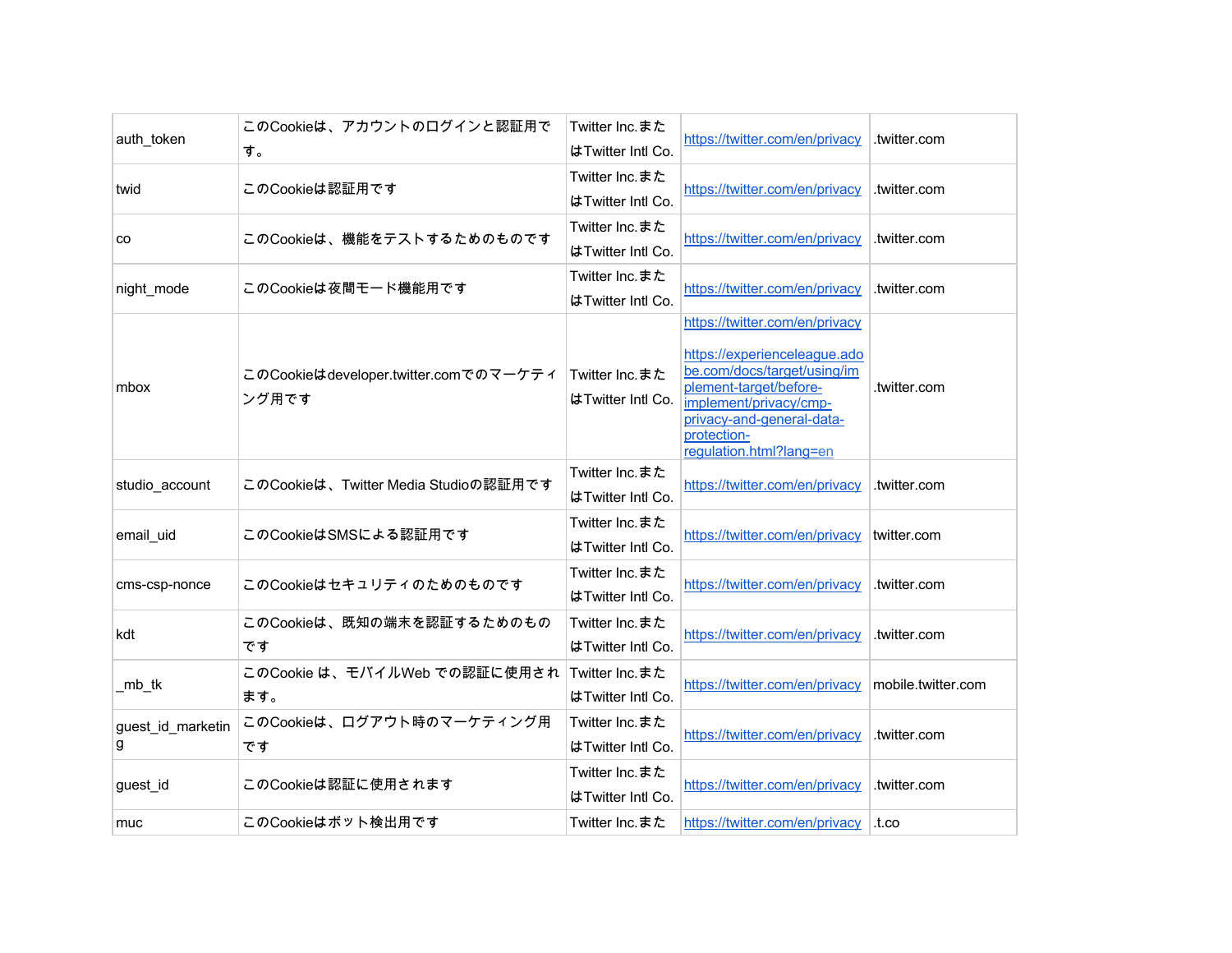|                    |                                          | はTwitter Intl Co. |                                                      |                         |
|--------------------|------------------------------------------|-------------------|------------------------------------------------------|-------------------------|
| personalization id | このCookieは、エクスペリエンスのカスタマイズ                | Twitter Inc.また    | https://twitter.com/en/privacy                       | .twitter.com            |
|                    | のためにTwitter外での活動を追跡します                   | はTwitter Intl Co. |                                                      |                         |
| syndication guest  | このCookieは、Twitter外におけるツイートのビデ<br>才機能用です  | Twitter Inc.また    | https://twitter.com/en/privacy                       | .twitter.com            |
| id                 |                                          | はTwitter Intl Co. |                                                      |                         |
| muc-ads            | このCookieは広告用です                           | Twitter Inc.また    | https://twitter.com/en/privacy                       | .t.co                   |
|                    |                                          | はTwitter Intl Co. |                                                      |                         |
| guest id ads       | このCookieはログアウト時の広告用です                    | Twitter Inc.また    | https://twitter.com/en/privacy                       | .twitter.com            |
|                    |                                          | はTwitter Intl Co. |                                                      |                         |
| twitter_ads_id     | このCookieは、広告をカスタマイズするためのも                | Twitter Inc.また    | https://twitter.com/en/privacy                       | .twitter.com            |
|                    | のです                                      | はTwitter Intl Co. |                                                      |                         |
| uuid               | このCookieは追跡型広告用です                        | Twitter Inc.また    | https://twitter.com/en/privacy                       | twitter.com             |
|                    |                                          | はTwitter Intl Co. |                                                      |                         |
| $\lrcorner$ ga     | Googleアナリティクス                            | Google            | https://policies.google.com/te<br>chnologies/cookies | twitter.com.            |
| lv-uid             | このCookieはiOSのビデオ機能用です                    | Twitter Inc.また    | https://twitter.com/en/privacy                       | .twitter.com            |
|                    |                                          | はTwitter Intl Co. |                                                      |                         |
| Iv-ctx-            | このCookieはライブイベントのためのビデオ機能                | Twitter Inc.また    | https://twitter.com/en/privacy                       | .t.lv.twimg.com         |
|                    | 用です                                      | はTwitter Intl Co. |                                                      |                         |
| lv-ctx-zzz         | このCookieはライブイベントのためのビデオ機能                | Twitter Inc.また    | https://twitter.com/en/privacy                       | .t.lv.twimg.com         |
|                    | 用です                                      | はTwitter Intl Co. |                                                      |                         |
|                    |                                          | Twitter Inc.また    | https://twitter.com/en/privacy                       | zipbox.twitter.biz      |
|                    | zipbox_auth_token このCookieは、法的請求のためのものです | はTwitter Intl Co. |                                                      |                         |
| zipbox_forms_auth  | このCookieは認証に使用されます                       | Twitter Inc.また    | https://twitter.com/en/privacy                       | legalrequests.twitter.c |
| token              |                                          | はTwitter Intl Co. |                                                      | om                      |
| sl                 | このCookieはWeb 認証とセキュリティ用です。               | Twitter Inc.また    | https://twitter.com/en/privacy                       | .twitter.com            |
|                    |                                          | はTwitter Intl Co. |                                                      |                         |
| att                | このCookieは認証とパスワードのリセット用です                | Twitter Inc.また    | https://twitter.com/en/privacy                       | すべてのTwitterドメイ          |
|                    |                                          | はTwitter Intl Co. |                                                      | ン                       |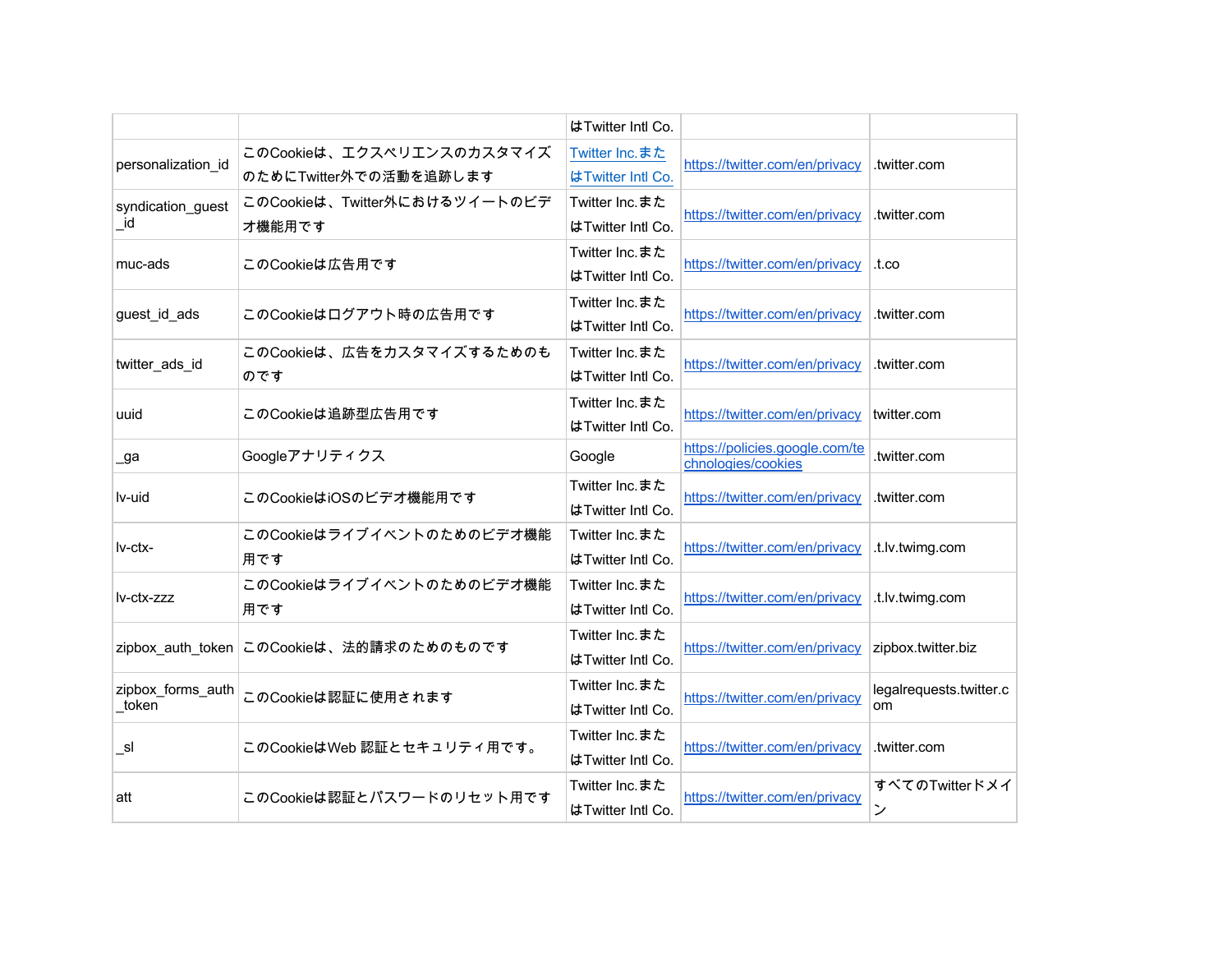| gt                | このCookieは、外部アプリの機能と承認用です。                   | Twitter Inc.また<br>はTwitter Intl Co. | https://twitter.com/en/privacy                            | すべてのTwitterドメイ<br>ン |
|-------------------|---------------------------------------------|-------------------------------------|-----------------------------------------------------------|---------------------|
| daa               | このCookieはads.twitter.comのビジネスアカウント<br>機能用です | Twitter Inc.また<br>はTwitter Intl Co. | https://twitter.com/en/privacy                            | .twitter.com        |
| app_shell_visited | このCookieはセキュリティと機能のためのもので<br>す              | Twitter Inc.また<br>はTwitter Intl Co. | https://twitter.com/en/privacy                            | .twitter.com        |
| csrf_same_site_se | このCookieはセキュリティのためのものです                     | Twitter Inc.また<br>はTwitter Intl Co. | https://twitter.com/en/privacy                            | .twitter.com        |
| aa u              | このCookieは、Teams機能用です                        | Twitter Inc.また<br>はTwitter Intl Co. | https://twitter.com/en/privacy                            | すべてのTwitterドメイ<br>ン |
| email read only   | このCookieは、Twitterメールからの認証用です                | Twitter Inc.また<br>はTwitter Intl Co. | https://twitter.com/en/privacy                            | twitter.com         |
| daa               | このCookieは、個人設定の追跡をオプトアウトす<br>るためのものです。      | Digital<br>Advertising<br>Alliance  | https://digitaladvertisingallian<br>ce.org/privacy-policy | .twitter.com        |
| dnt               | このCookieは、広告のカスタマイズをオプトアウ<br>トするためのものです     | Twitter Inc.また<br>はTwitter Intl Co. | https://twitter.com/en/privacy                            | すべてのTwitterドメイ<br>ン |
| tooltip           | このCookieは機能用です                              | Twitter Inc.また<br>はTwitter Intl Co. | https://twitter.com/en/privacy                            | .twitter.com        |
| cookies_enabled   | このCookieはライブイベントのためのビデオ機能<br>用です            | Twitter Inc.また<br>はTwitter Intl Co. | https://twitter.com/en/privacy                            | .lv.twimg.com       |
| auth multi        | このCookieは、複数のアカウントがある場合の認<br>証用です。          | Twitter Inc.また<br>はTwitter Intl Co. | https://twitter.com/en/privacy                            | すべてのTwitterドメイ<br>ン |
| csrf id           | このCookieは、Twitterのウェブ機能用です                  | Twitter Inc.また<br>はTwitter Intl Co. | https://twitter.com/en/privacy                            | .twitter.com        |
| ct0               | このCookieは認証用です                              | Twitter Inc.また<br>はTwitter Intl Co. | https://twitter.com/en/privacy                            | .twitter.com        |
| lv-pod-           | このCookieは、ライブビデオにおける広告用です                   | Twitter Inc.また<br>はTwitter Intl Co. | https://twitter.com/en/privacy                            | .t.lv.twimg.com     |
|                   | tweetdeck_version このCookieはTweetDeck機能用です   | Twitter Inc.また                      | https://twitter.com/en/privacy                            | .twitter.com        |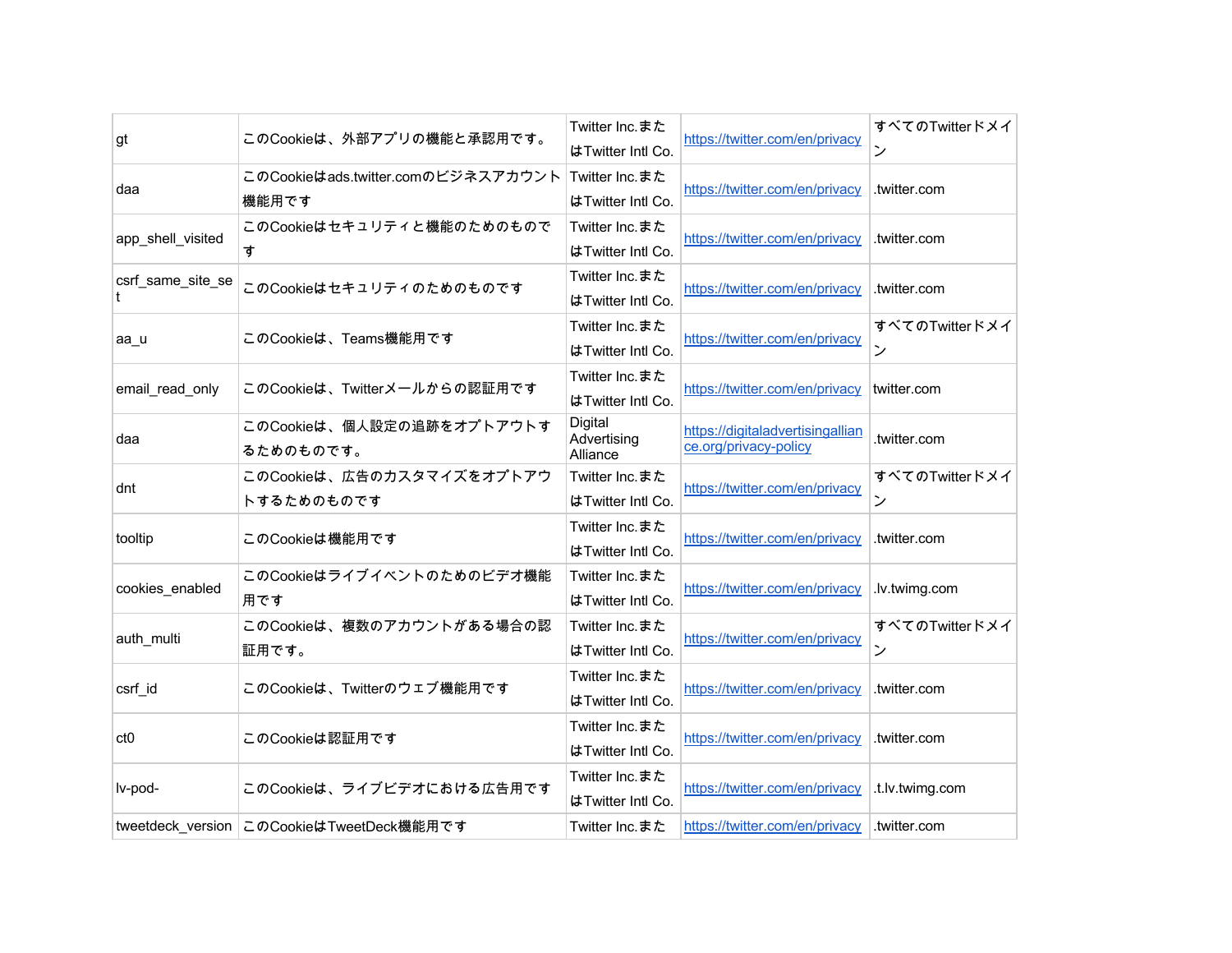|                                     |                                                          | はTwitter Intl Co.                   |                                                                                                                                                                                                                          |                     |
|-------------------------------------|----------------------------------------------------------|-------------------------------------|--------------------------------------------------------------------------------------------------------------------------------------------------------------------------------------------------------------------------|---------------------|
| external_referer                    | このCookieは分析用です                                           | Twitter Inc.また<br>はTwitter Intl Co. | https://twitter.com/en/privacy                                                                                                                                                                                           | .twitter.com        |
| connect.sid                         | このCookieは機能と認証用です                                        | MoPub                               | https://www.mopub.com/en/l<br>egal/privacy                                                                                                                                                                               | ads.twitter.com     |
| connect.sid                         | このCookieは機能と認証用です                                        | MoPub                               | https://www.mopub.com/en/l<br>egal/privacy                                                                                                                                                                               | ads.twitter.com     |
| sessionid                           | このCookieはMoPub 認証用です                                     | MoPub                               | https://www.mopub.com/en/l<br>egal/privacy                                                                                                                                                                               | app.mopub.com       |
| sessionid                           | このCookieはMoPub 認証用です                                     | MoPub                               | https://www.mopub.com/en/l<br>egal/privacy                                                                                                                                                                               | demand.mopub.com    |
| request_method                      | このCookieは閲覧機能とスピードのためのもので<br>す                           | Twitter Inc.また<br>はTwitter Intl Co. | https://twitter.com/en/privacy<br>https://experienceleaque.ado<br>be.com/docs/target/using/im<br>plement-target/before-<br>implement/privacy/cmp-<br>privacy-and-general-data-<br>protection-<br>regulation.html?lang=en | help.twitter.com    |
| lastOwnerId                         | このCookieは、Twitter Media Studioへ複数アカウ<br>ントでアクセスするためのものです | Twitter Inc.また<br>はTwitter Intl Co. | https://media.twitter.com/en/<br>articles/products/2018/media<br>-studio/faqs                                                                                                                                            | studio.twitter.com  |
| signup_ui_metrics                   | このCookieは認証とアカウント検証用です                                   | Twitter Inc.また<br>はTwitter Intl Co. | https://twitter.com/en/privacy                                                                                                                                                                                           | すべてのTwitterドメイ<br>ン |
| ui_metrics                          | このCookieは認証とアカウント検証用です                                   | Twitter Inc.また<br>はTwitter Intl Co. | https://twitter.com/en/privacy                                                                                                                                                                                           | すべてのTwitterドメイ<br>ン |
| timezone                            | このCookieはタイムゾーン機能用です                                     | Twitter Inc.また<br>はTwitter Intl Co. | https://twitter.com/en/privacy                                                                                                                                                                                           | .twitter.com        |
| mobile_ads_stat_t<br>ype            | このCookie は、あなたの個人設定を保持するため<br>に使用されます                    | Twitter Inc.また<br>はTwitter Intl Co. | https://twitter.com/en/privacy                                                                                                                                                                                           | ads.twitter.com     |
| mobile ads time i<br>nterval        | このCookie は、あなたの個人設定を保持するため<br>に使用されます。                   | Twitter Inc.また<br>はTwitter Intl Co. | https://twitter.com/en/privacy                                                                                                                                                                                           | ads.twitter.com     |
| <b>NEW SUBSCRIP</b><br>TION ACCOUNT | このCookieは、あなたが新たなTwitterのユーザー<br>どうかを知らせてくれます            | Twitter Inc.また<br>はTwitter Intl Co. | https://twitter.com/en/privacy                                                                                                                                                                                           | ads.twitter.com     |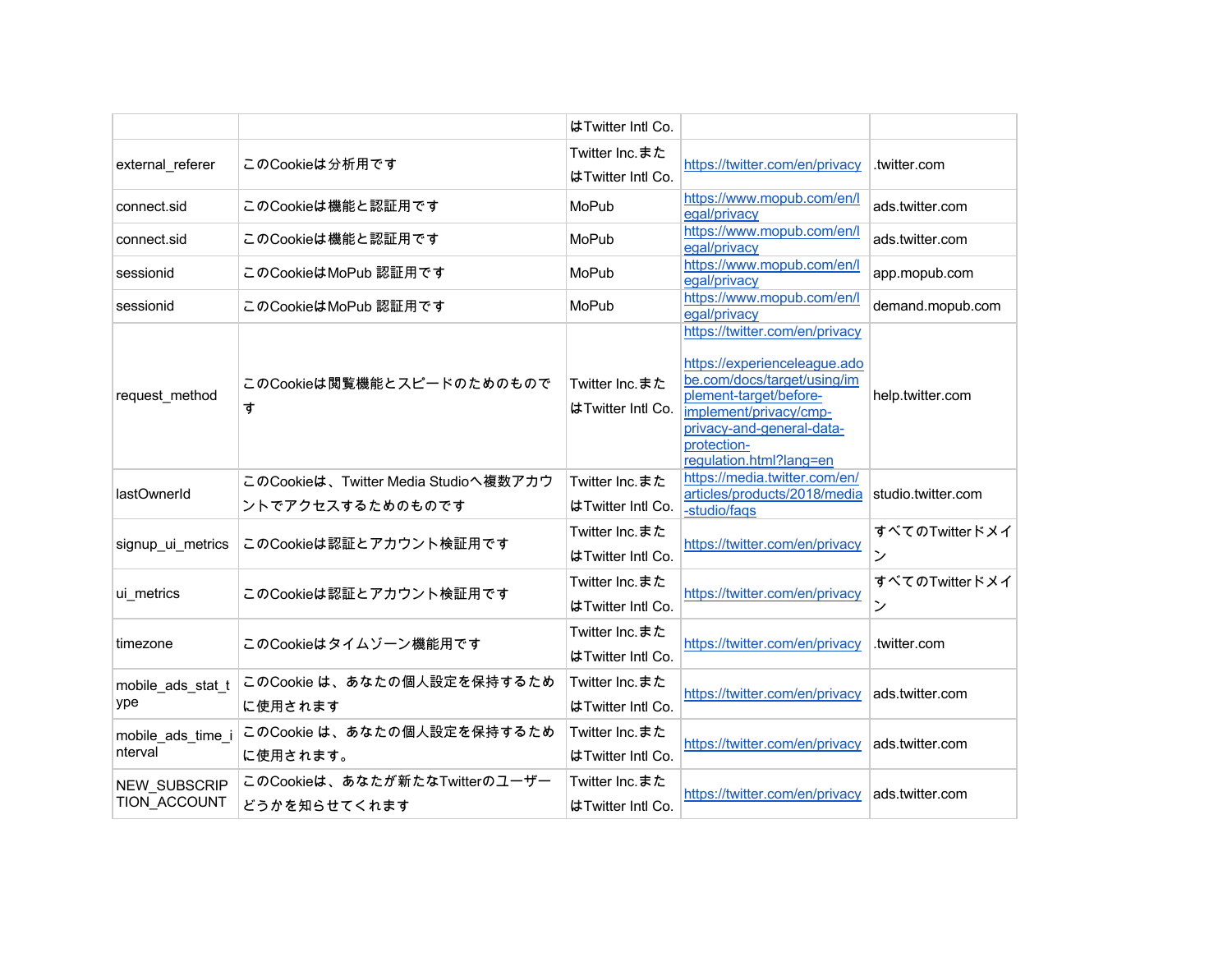| language                         | このCookieは、help.twitter.comのヘルプセンター<br>機能用です        | Twitter Inc.また<br>はTwitter Intl Co. | https://twitter.com/en/privacy                                                                                        | help.twitter.com      |
|----------------------------------|----------------------------------------------------|-------------------------------------|-----------------------------------------------------------------------------------------------------------------------|-----------------------|
| bouncer_reset_co<br>okie         | このCookieはパスワードのリセットとアカウント<br>のセキュリティ用です            | Twitter Inc.また<br>はTwitter Intl Co. | https://twitter.com/en/privacy                                                                                        | .twitter.com          |
| client_token                     | このCookieはWeb認証用です                                  | Twitter Inc.また<br>はTwitter Intl Co. | https://twitter.com/en/privacy                                                                                        | .twitter.com          |
| app shell referrer               | このCookieはセキュリティと機能のためのもので<br>す                     | Twitter Inc.また<br>はTwitter Intl Co. | https://twitter.com/en/privacy                                                                                        | .twitter.com          |
| fm                               | このCookieは、エラーまたは成功メッセージの機<br>能のためのものです。            | Twitter Inc.また<br>はTwitter Intl Co. | https://twitter.com/en/privacy                                                                                        | .twitter.com          |
| twitter sess                     | このCookieはユーザーセッション用です                              | Twitter Inc.また<br>はTwitter Intl Co. | https://twitter.com/en/privacy                                                                                        | .twitter.com          |
| _ttc_session                     | このCookieは翻訳用です                                     | Twitter Inc.また<br>はTwitter Intl Co. | https://twitter.com/en/privacy                                                                                        | translate.twitter.com |
| d prefs                          | このCookie は、Cookie に関する設定用です。                       | Twitter Inc.また<br>はTwitter Intl Co. | https://twitter.com/en/privacy                                                                                        | すべてのTwitterドメイ<br>ン   |
| com.adobe.reactor<br>esMigrated  | .dataElementCooki このCookieはマーケティング用です              | Twitter Inc.また<br>はTwitter Intl Co. | https://www.adobe.com/priva<br>cy/opt-out.html#customeruse<br>https://www.adobe.com/priva<br>cy/experience-cloud.html | すべてのTwitterドメイ<br>ン   |
| _ep_sess                         | このCookieは、ログインしたままにする機能のた<br>めのものです。               | Twitter Inc.また<br>はTwitter Intl Co. | https://business.twitter.com/e<br>n/help/campaign-<br>setup/quick-promote.html                                        | .twitter.com          |
| momentmaker.tos.<br>accepted     | このCookieは、ブランド・パートナー向けの<br>MomentMaker pro機能の認証用です | Twitter Inc.また<br>はTwitter Intl Co. | https://twitter.com/en/privacy                                                                                        | すべてのTwitterドメイ<br>ン   |
| messages                         | このCookieはMoPub 認証用です                               | MoPub                               | https://www.mopub.com/en/l<br>egal/privacy                                                                            | すべてのTwitterドメイ<br>ン   |
| ACLK_DATA                        | このCookieは、YouTubeの組み込みおよび/または<br>分析用です             | Google                              | https://policies.google.com/te<br>chnologies/cookies?hl=en                                                            | youtube.com           |
| GED_PLAYLIST_<br><b>ACTIVITY</b> | このCookieは、YouTubeの組み込みおよび/または                      | Google                              | https://policies.google.com/te<br>chnologies/cookies?hl=en                                                            | twitter.com           |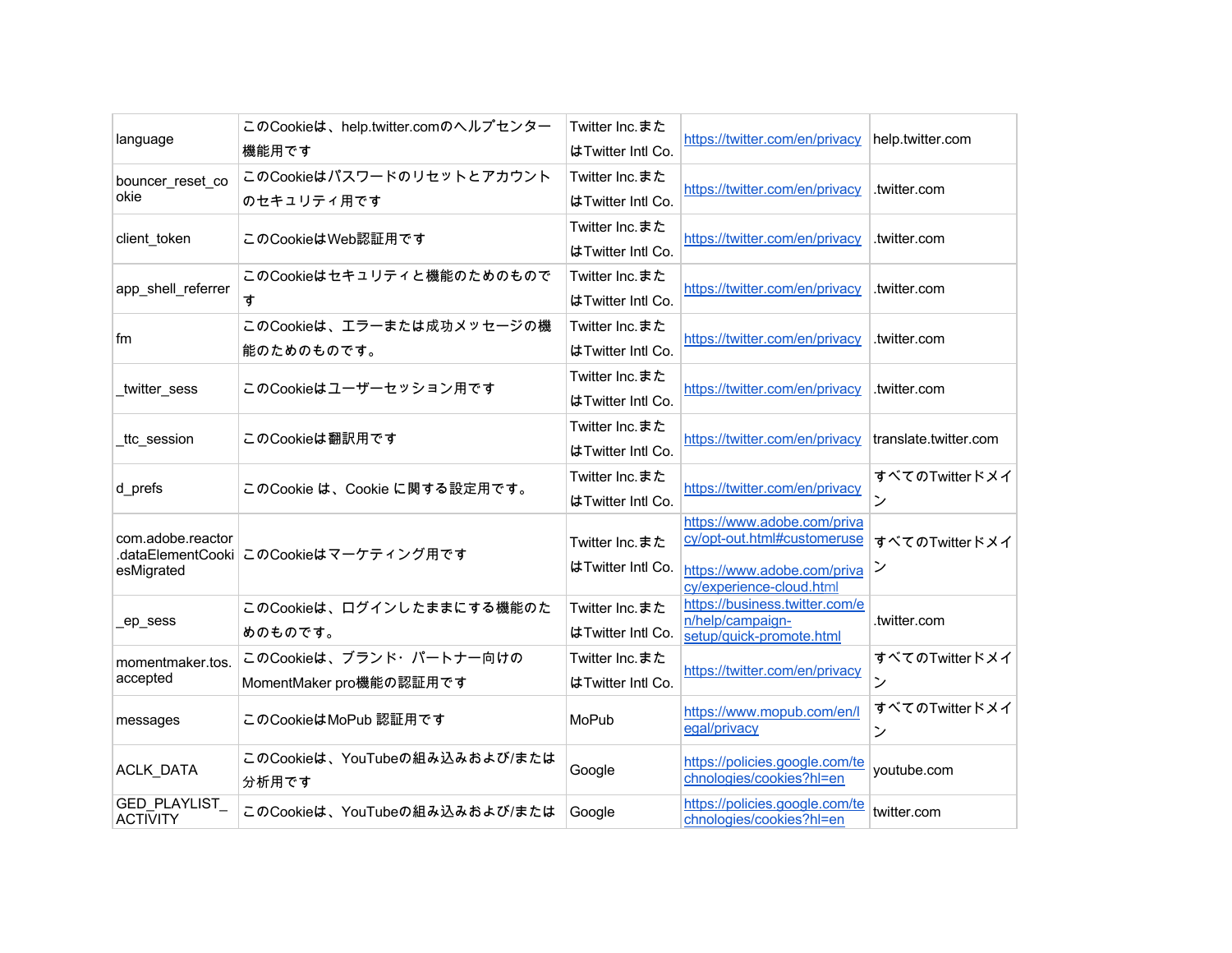|                               | 分析用です                                       |        |                                                            |                  |
|-------------------------------|---------------------------------------------|--------|------------------------------------------------------------|------------------|
| <b>YSC</b>                    | このCookieは、YouTubeの組み込みおよび/または<br>分析用です      | Google | https://policies.google.com/te<br>chnologies/cookies?hl=en | youtube.com      |
| VISITOR INFO1<br>LIVE         | このCookieは、YouTubeの組み込みおよび/または<br>分析用です      | Google | https://policies.google.com/te<br>chnologies/cookies?hl=en | voutube.com      |
| VISITOR INFO1<br>LIVE k       | このCookieは、YouTubeの組み込みおよび/または<br>分析用です      | Google | https://policies.google.com/te<br>chnologies/cookies?hl=en | youtube.com      |
| VISITOR INFO1<br>LIVE default | このCookieは、YouTubeの組み込みおよび/または<br>分析用です      | Google | https://policies.google.com/te<br>chnologies/cookies?hl=en | youtube.com      |
| <b>CONSENT</b>                | このCookieは、YouTubeの組み込みおよび/または<br>分析用です      | Google | https://policies.google.com/te<br>chnologies/cookies?hl=en | google.com       |
| <b>SIDCC</b>                  | このCookieは、YouTubeの組み込みおよび/または<br>分析用です      | Google | https://policies.google.com/te<br>chnologies/cookies?hl=en | google.com       |
| <b>PREF</b>                   | このCookieは、YouTubeの組み込みおよび/または<br>分析用です      | Google | https://policies.google.com/te<br>chnologies/cookies?hl=en | youtube.com      |
| <b>DSID</b>                   | このCookieは、doubleclickの組み込みおよび/また<br>は分析用です。 | Google | https://policies.google.com/pr<br>ivacy?hl=en              | .doubleclick.net |
| test_cookie                   | このCookieは、doubleclickの組み込みおよび/また<br>は分析用です。 | Google | https://policies.google.com/pr<br>ivacy?hl=en              | doubleclick.net  |
| id                            | このCookieは、doubleclickの組み込みおよび/また<br>は分析用です。 | Google | https://policies.google.com/pr<br>ivacy?hl=en              | doubleclick.net  |
| pm sess                       | このCookieは、doubleclickの組み込みおよび/また<br>は分析用です。 | Google | https://policies.google.com/pr<br>ivacy?hl=en              | doubleclick.net  |
| pm sess                       | このCookieは、doubleclickの組み込みおよび/また<br>は分析用です。 | Google | https://policies.google.com/pr<br>ivacy?hl=en              | doubleclick.net  |
| aboutads sess                 | このCookieは、doubleclickの組み込みおよび/また<br>は分析用です。 | Google | https://policies.google.com/pr<br>ivacy?hl=en              | .doubleclick.net |
| <b>IDE</b>                    | このCookieは、doubleclickの組み込みおよび/また<br>は分析用です。 | Google | https://policies.google.com/pr<br>ivacy?hl=en              | .doubleclick.net |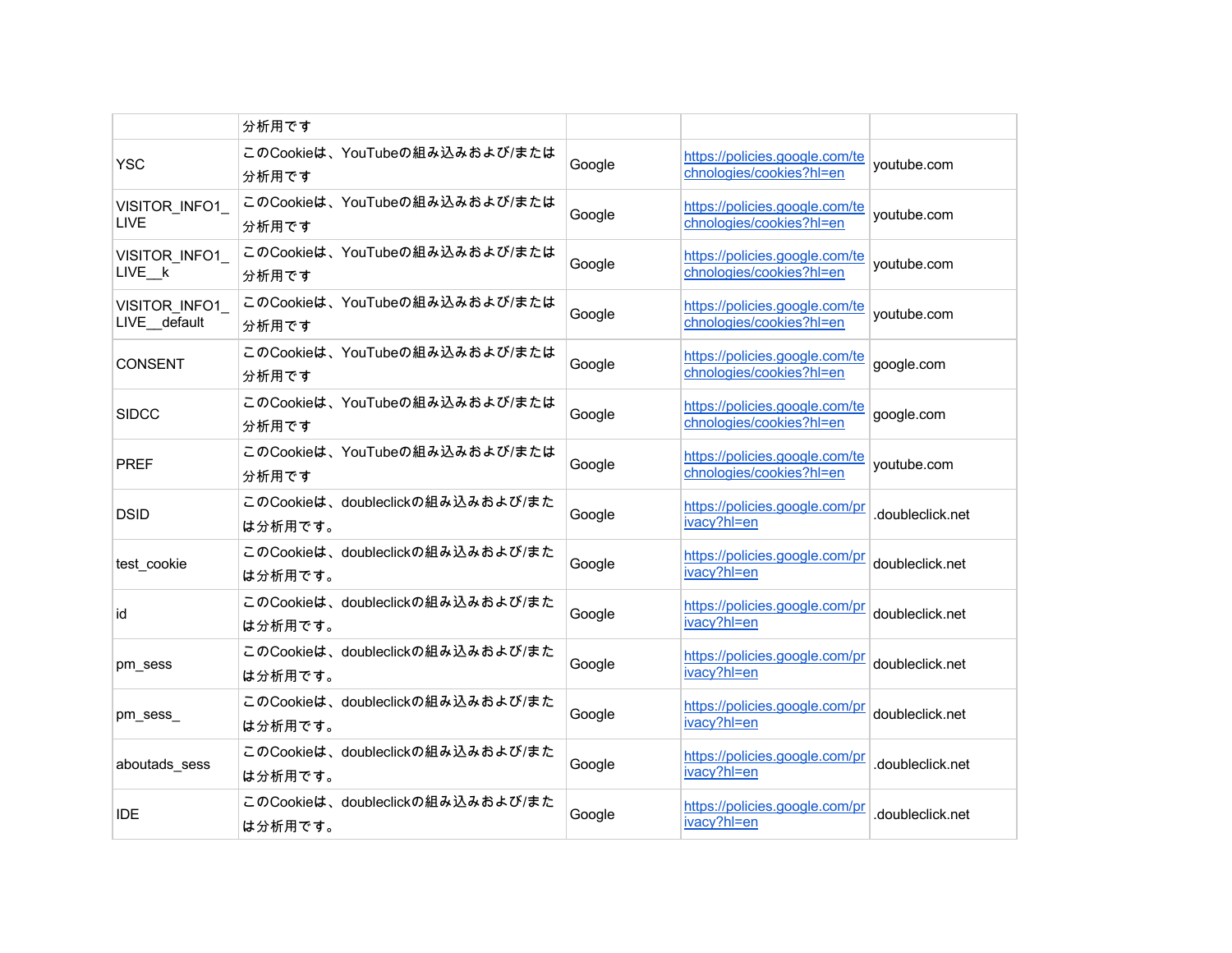| <b>FLC</b>               | このCookieは、doubleclickの組み込みおよび/また<br>は分析用です。 | Google                | https://policies.google.com/pr<br>ivacy?hl=en                                                    | .doubleclick.net |
|--------------------------|---------------------------------------------|-----------------------|--------------------------------------------------------------------------------------------------|------------------|
| <b>RUL</b>               | このCookieは、doubleclickの組み込みおよび/また<br>は分析用です。 | Google                | https://policies.google.com/pr<br>ivacy?hl=en                                                    | .doubleclick.net |
| ncuid                    | このCookieは、doubleclickの組み込みおよび/また<br>は分析用です。 | Google                | https://policies.google.com/pr<br>ivacy?hl=en                                                    | twitter.com      |
| $\mathsf{S}$             | このCookieはBranch Metrics分析用です。               | <b>Branch Metrics</b> | https://branch.app.link/optout                                                                   | .app.link        |
| _GRECAPTCHA              | このCookieは、Google Recaptchaおよび/または分<br>析用です  | Google                | https://policies.google.com/pr<br>ivacy?hl=en                                                    | google.com       |
| <b>NID</b>               | このCookieは、Google Recaptchaおよび/または分<br>析用です  | Google                | https://policies.google.com/pr<br>ivacy?hl=en                                                    | google.com       |
| giphy_pbid               | このCookieはGiphyの組み込みおよび/または分析<br>用です。        | Giphy Inc             | https://support.giphy.com/hc/<br>en-<br>us/articles/360032872931-<br><b>GIPHY-Privacy-Policy</b> | .giphy.com       |
| didomi_accept_co<br>okie | このCookieはGiphyの組み込みおよび/または分析<br>用です。        | Giphy Inc             | https://support.giphy.com/hc/<br>en-<br>us/articles/360032872931-<br>GIPHY-Privacy-Policy        | .giphy.com       |
| csrftoken                | このCookieはGiphyの組み込みおよび/または分析<br>用です。        | Giphy Inc             | https://support.giphy.com/hc/<br>en-<br>us/articles/360032872931-<br><b>GIPHY-Privacy-Policy</b> | .giphy.com       |
| didomi token             | このCookieはGiphyの組み込みおよび/または分析<br>用です。        | Giphy Inc             | https://support.giphy.com/hc/<br>en-<br>us/articles/360032872931-<br><b>GIPHY-Privacy-Policy</b> | .giphy.com       |
| _gid                     | このCookieはtenorの組み込みおよび/または分析用<br>です。        | Google                | https://tenor.com/legal-terms                                                                    | .twitter.com     |
| _ga                      | このCookieはtenorの組み込みおよび/または分析用<br>です。        | Google                | https://tenor.com/legal-terms                                                                    | .twitter.com     |
| _ga                      | Googleアナリティクス                               | Google                | https://policies.google.com/te<br>chnologies/cookies                                             | .twitter.com     |
| _gac_                    | Googleアナリティクス                               | Google                | https://policies.google.com/te<br>chnologies/cookies                                             | .twitter.com     |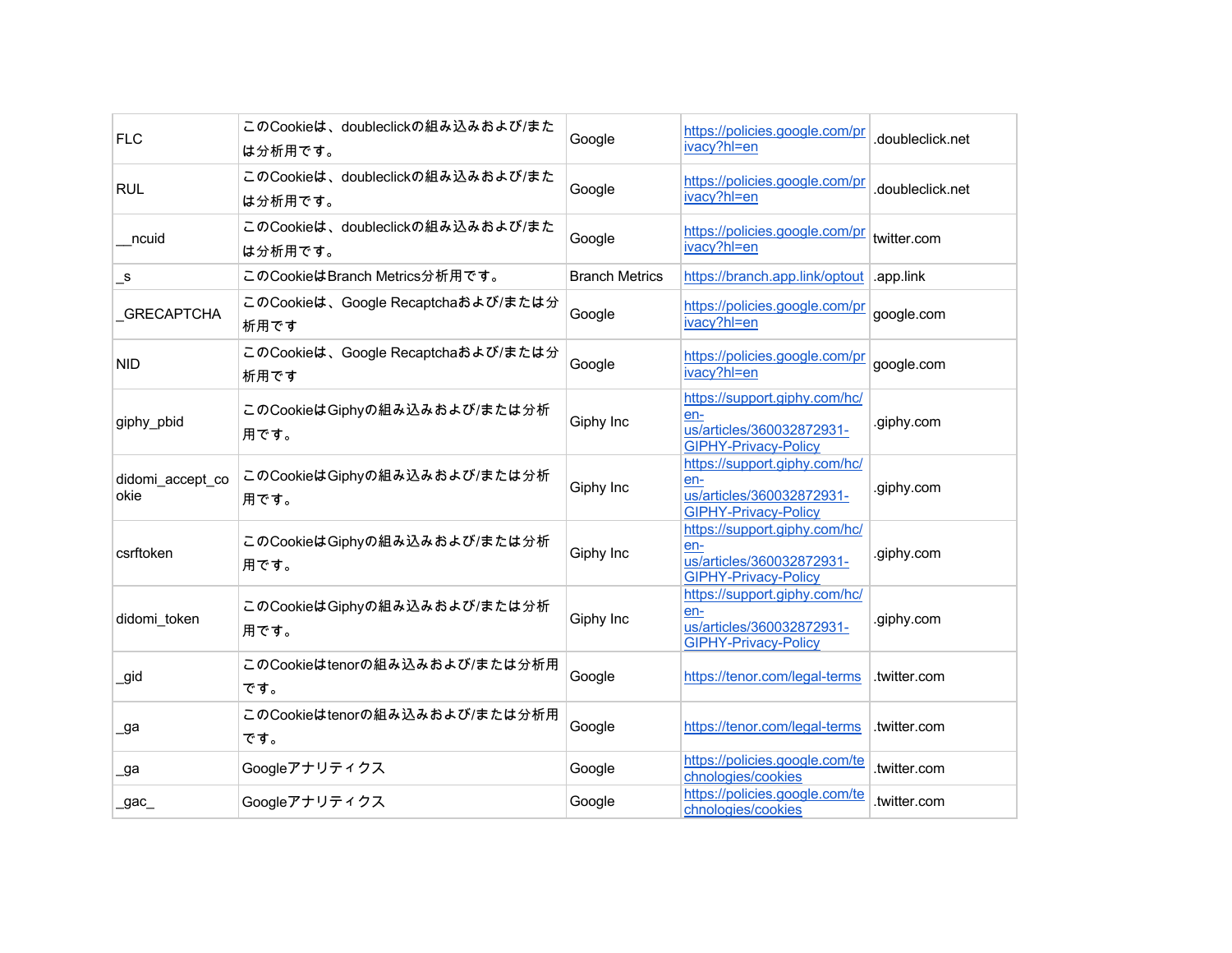| _gid        | Googleアナリティクス | Google | https://policies.google.com/te<br>chnologies/cookies                                    | .twitter.com         |
|-------------|---------------|--------|-----------------------------------------------------------------------------------------|----------------------|
| _gat        | Googleアナリティクス | Google | https://policies.google.com/te<br>chnologies/cookies                                    | .twitter.com         |
| utma        | Googleアナリティクス | Google | https://policies.google.com/te<br>chnologies/cookies                                    | .twitter.com         |
| utmb        | Googleアナリティクス | Google | https://policies.google.com/te<br>chnologies/cookies                                    | .twitter.com         |
| utmc        | Googleアナリティクス | Google | https://policies.google.com/te<br>chnologies/cookies                                    | .twitter.com         |
| utmt        | Googleアナリティクス | Google | https://policies.google.com/te<br>chnologies/cookies                                    | .twitter.com         |
| utmz        | Googleアナリティクス | Google | https://policies.google.com/te<br>chnologies/cookies                                    | .twitter.com         |
| utmv        | Googleアナリティクス | Google | https://policies.google.com/te<br>chnologies/cookies                                    | .twitter.com         |
| AMP_TOKEN   | Googleアナリティクス | Google | https://policies.google.com/te<br>chnologies/cookies                                    | .twitter.com         |
| <b>FPID</b> | Googleアナリティクス | Google | https://policies.google.com/te<br>chnologies/cookies                                    | .twitter.com         |
| GA_OPT_OUT  | Googleアナリティクス | Google | https://policies.google.com/te<br>chnologies/cookies                                    | google-analytics.com |
| _ga_        | Googleアナリティクス | Google | https://policies.google.com/te<br>chnologies/cookies                                    | .twitter.com         |
| _dc_gtm_    | Googleアナリティクス | Google | https://policies.google.com/te<br>chnologies/cookies                                    | .twitter.com         |
| _gaexp      | Googleアナリティクス | Google | https://policies.google.com/te<br>chnologies/cookies                                    | .twitter.com         |
| _gaexp_rc   | Googleアナリティクス | Google | https://policies.google.com/te<br>chnologies/cookies                                    | .twitter.com         |
| _opt_awcid  | Googleアナリティクス | Google | https://policies.google.com/te<br>chnologies/cookies                                    | .twitter.com         |
| _opt_awmid  | Googleアナリティクス | Google | https://policies.google.com/te<br>chnologies/cookies                                    | .twitter.com         |
| _opt_awgid  | Googleアナリティクス | Google | https://policies.google.com/te<br>chnologies/cookies                                    | .twitter.com         |
| opt awkid   | Googleアナリティクス | Google | https://policies.google.com/te<br>chnologies/cookies                                    | .twitter.com         |
| _opt_utmc   | Googleアナリティクス | Google | https://policies.google.com/te<br>chnologies/cookies                                    | .twitter.com         |
| at_check    | Adobe         | Adobe  | https://experienceleaguecom<br>munities.adobe.com/t5/adob<br>e-target-questions/what-s- | .twitter.com         |